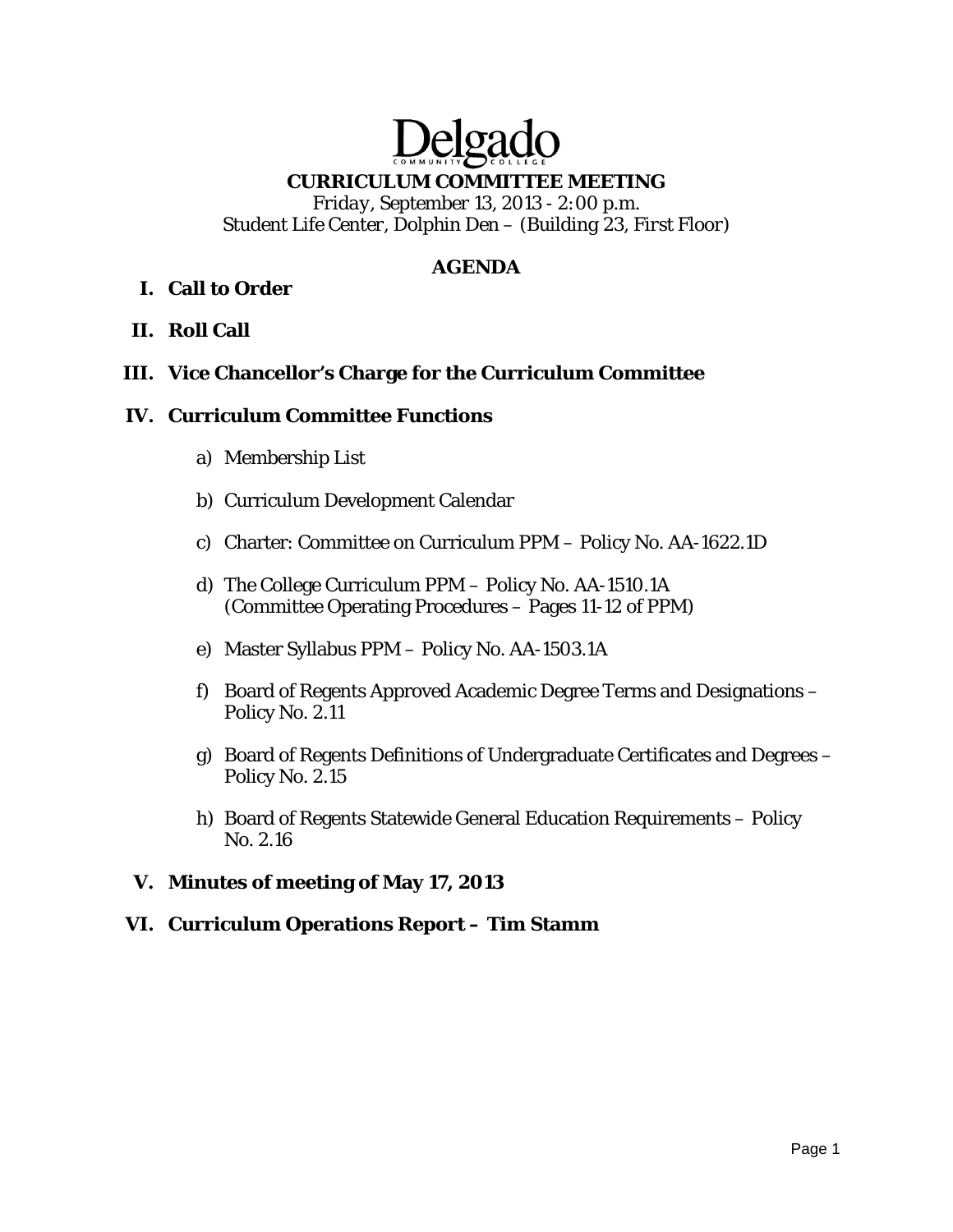## **VII. General Education / Articulation Initiatives – Tim Stamm**

- a) Board of Regents for Louisiana Higher Education Master Course Articulation Matrix and Louisiana Statewide Common Course Catalog– AY: 2013-2014
- b) Board of Regents Academic Affairs Policy 2.15:

*"The standard number of credits required for the Associate Degree will be 60, though in some circumstances (e.g., accreditation requirements) they may range from 60-72 hours. Exceptions to the standard number of credits must be approved according to the respective System's policy. The Board of Regents will periodically review both the number of credit hours required and approved exceptions to the 60-hour standard."*

#### **VIII. Common Course Names/Numbers**

a) Louisiana ACT 356 (2009); subsection 3164:

*"…the Board of Regents shall develop, coordinate, and maintain a statewide course numbering system for postsecondary …. Education in all public … postsecondary institutions as a means to facilitate program planning and transfer of students and course credits between and among … postsecondary educational institutions."* 

- b) Mathematics Core Competencies/Descriptions November 21, 2011
- c) English Core Competencies/Descriptions January 13, 2012
- d) Biological Sciences Core Competencies/Descriptions February 17, 2012
- e) Physical Sciences Core Competencies/Descriptions March 27, 2012
- f) Foreign Languages Core Competencies/Descriptions April 17, 2012
- g) Fine Arts Core Competencies/Descriptions September 11, 2012
- h) Humanities October 10, 2012
- i) Social and Behavioral Sciences Core Competencies/Descriptions November 27, 2012
- j) Accounting Core Competencies/Descriptions February 26, 2013
- k) Finance/Economics/Management Core Competencies/Descriptions April 9, 2013
- l) Marketing/Business Law/Legal Environment of Business/Microcomputer Applications/Statistical Methods/General-Intro to Business Administration/Business Math – Core Competencies/Descriptions – May 1, 2013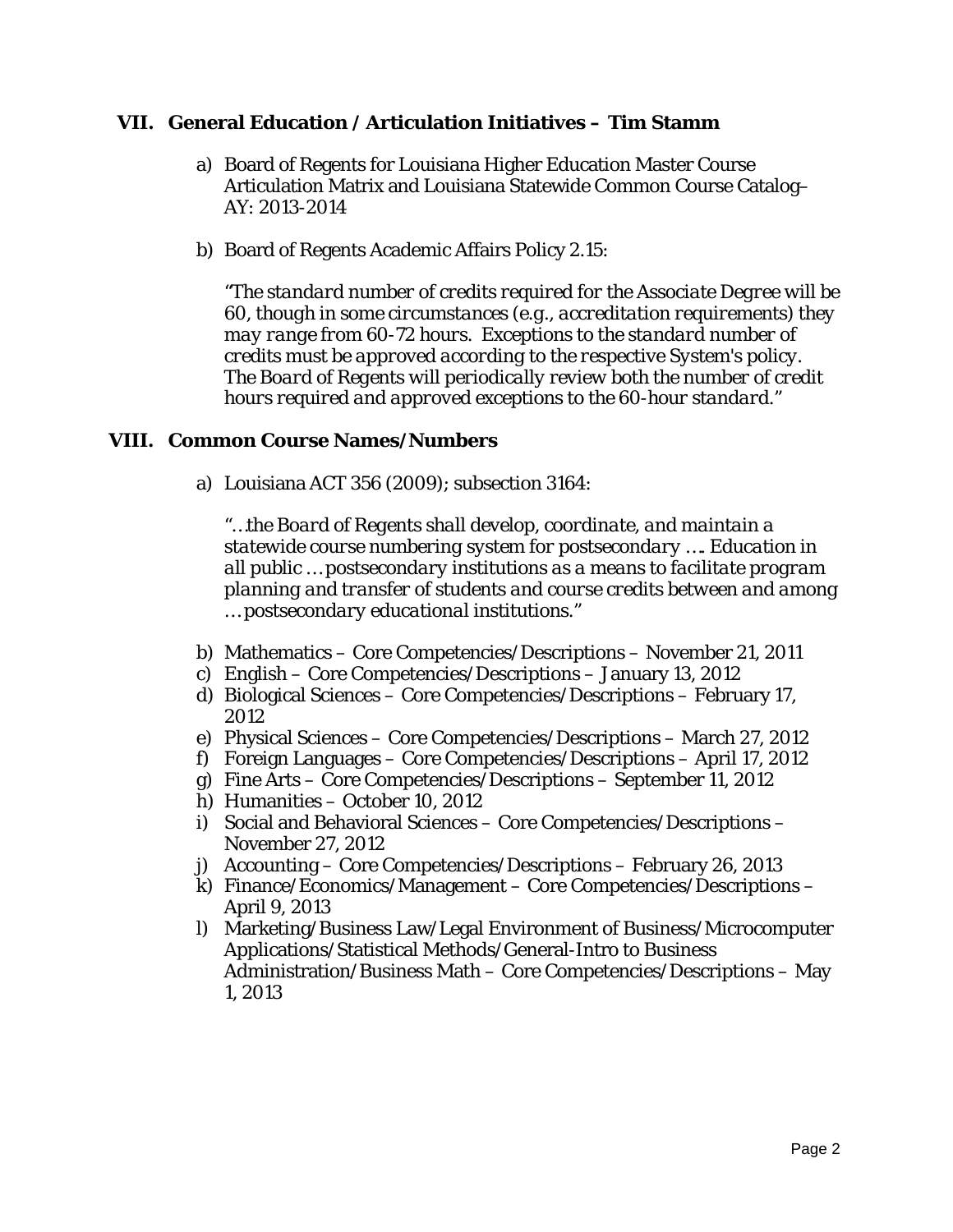## **IX. Developmental Education:**

a) Louisiana Act 187 (2011):

Established a Remedial Education Commission

*"The need for clear entrance and exit standards for all remedial courses and the transferability of credit for such courses to all public postsecondary education institutions in the state."*

b) Partnership for Assessment of Readiness for College and Careers (PARCC)

# **X. New Business**

# a) **Technical Division/DPTE**

**Course Deletion:** DPTE-100: Introduction to Tool/Shop Safety. Delete the course, DPTE-100: Introduction to Tool/Shop Safety from the Catalog of Course Offerings. The course is not used in any degree or certificate program at the College.

# b) **Technical Division/DPTE**

**Course Deletion:** DPTE-101: Introduction Diesel. Delete the course, DPTE-101: Introduction Diesel from the Catalog of Course Offerings. The course is not used in any degree or certificate program at the College.

# c) **Technical Division/DPTE**

**Course Deletion:** DPTE-103: Preventative Maintenance Inspection. Delete the course, DPTE-103: Preventative Maintenance Inspection from the Catalog of Course Offerings. The course is not used in any degree or certificate program at the College.

# d) **Technical Division/DPTE**

**Course Deletion:** DPTE-120: Diesel Engine Overhaul. Delete the course, DPTE-120: Diesel Engine Overhaul from the Catalog of Course Offerings. The course is not used in any degree or certificate program at the College.

# e) **Technical Division/DPTE**

**Course Deletion:** DPTE-121: Fuel Systems. Delete the course, DPTE-121: Fuel Systems from the Catalog of Course Offerings. The course is not used in any degree or certificate program at the College.

# f) **Technical Division/DPTE**

**Course Deletion:** DPTE-130: Basic Diesel Electrical/Electronic Systems. Delete the course, DPTE-130: Basic Diesel Electrical/Electronic Systems from the Catalog of Course Offerings. The course is not used in any degree or certificate program at the College.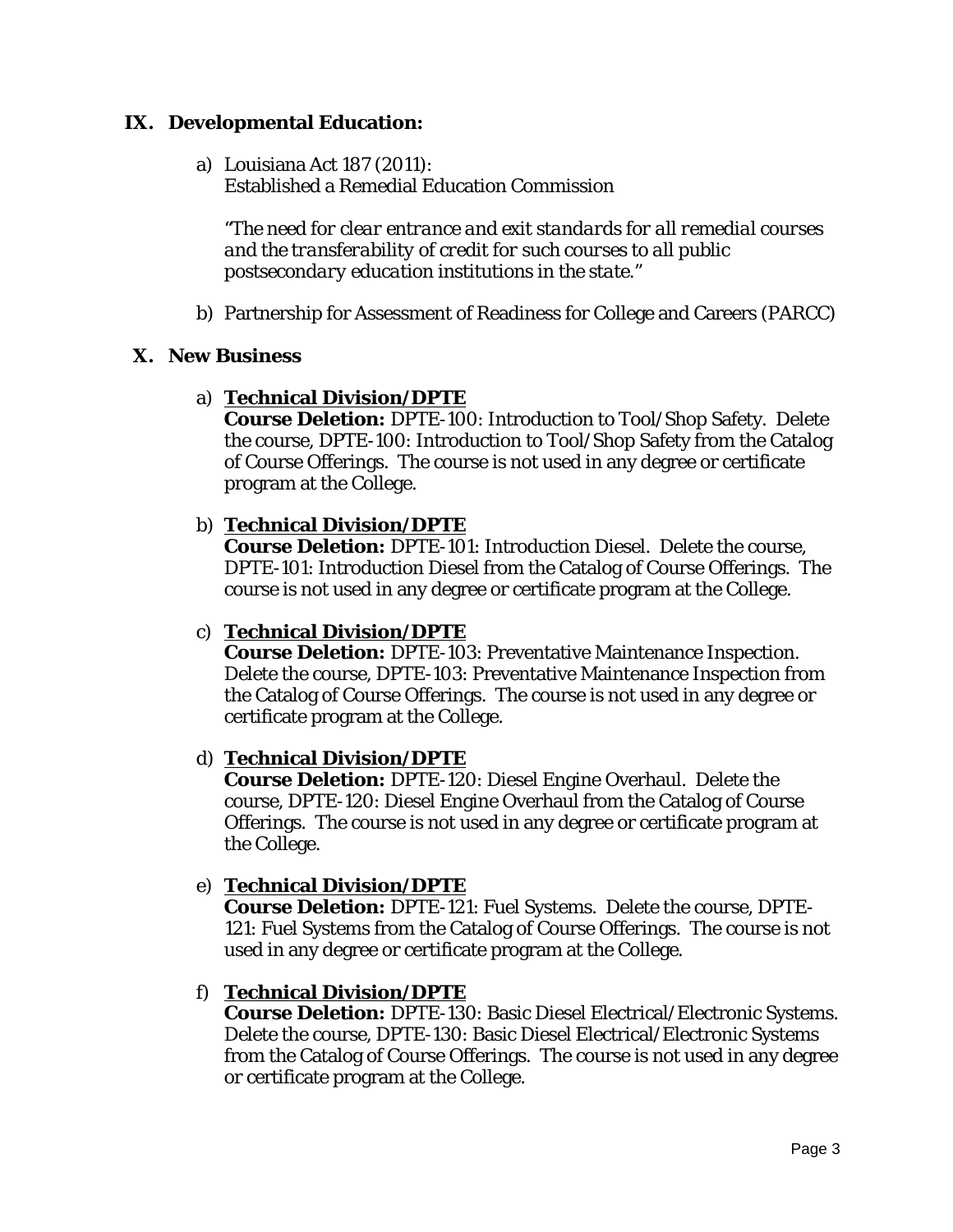## g) **Technical Division/DPTE**

**Course Deletion:** DPTE-170: Natural Gas Engine Theory. Delete the course, DPTE-170: Natural Gas Engine Theory from the Catalog of Course Offerings. The course is not used in any degree or certificate program at the College.

## h) **Business & Technology/ENVS**

**Course Deletion:** ENVS-101: Introduction to the Built Environment. Delete the course, ENVS-101: Introduction to the Built Environment from the Catalog of Course Offerings. The course is not used in any degree or certificate program at the College.

## i) **Business & Technology/ENVS**

**Course Deletion:** ENVS-102: Building Materials. Delete the course, ENVS-102: Building Materials from the Catalog of Course Offerings. The course is not used in any degree or certificate program at the College.

## j) **Business & Technology/ENVS**

**Course Deletion:** ENVS-103: Collaborative Planning for the Built Environment. Delete the course, ENVS-103: Collaborative Planning for the Built Environment from the Catalog of Course Offerings. The course is not used in any degree or certificate program at the College.

## k) **Business & Technology/ENVS**

**Course Deletion:** ENVS-104: Practicum I. Delete the course, ENVS-104: Practicum I from the Catalog of Course Offerings. The course is not used in any degree or certificate program at the College.

## l) **Business & Technology/ENVS**

**Course Deletion:** ENVS-105: Practicum II. Delete the course, ENVS-105: Practicum II from the Catalog of Course Offerings. The course is not used in any degree or certificate program at the College.

## m) **Business & Technology/ENVS**

**Course Deletion:** ENVS-106: Practicum III. Delete the course, ENVS-106: Practicum III from the Catalog of Course Offerings. The course is not used in any degree or certificate program at the College.

# n) **Arts & Humanities/Science & Mathematics/LATD**

**Program Revision:** Associate of Arts Louisiana Transfer Degree/Associate of Science Louisiana Transfer Degree. Deletion of "College Algebra" Mathematics requirement, where appropriate, replace with "General Education Mathematics" requirement to be consistent with General Education requirements for degree, as defined in Board of Regents for Higher Education Academic Affairs Policy 2.15; deletion of notation "3 credit hours of Social/Behavioral Science credits at the 200/2000 level." Six credit hours of Social/Behavioral Science credits are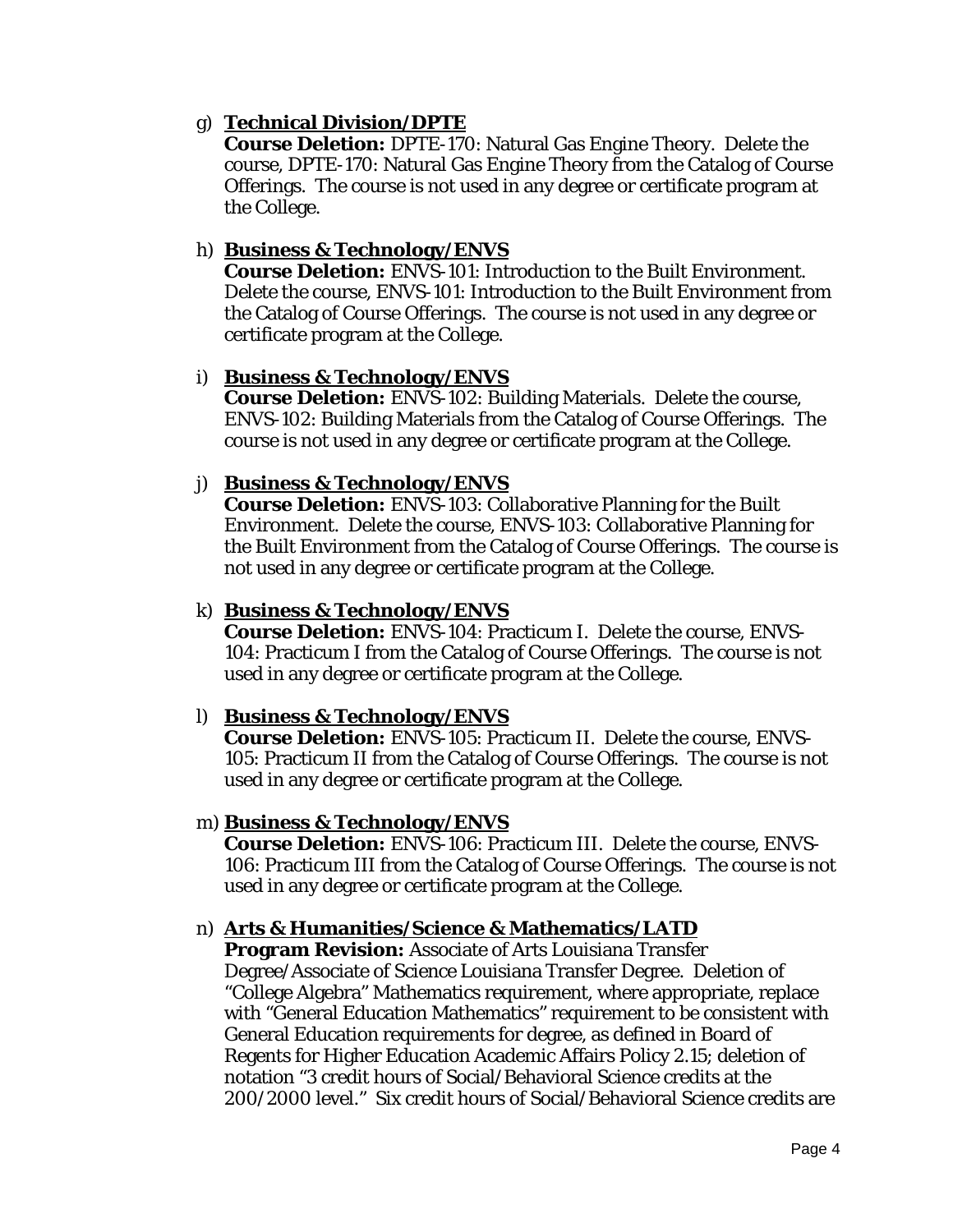required for degree; however, the level is no longer specified be consistent with General Education requirements for degree, as defined in Board of Regents for Higher Education Academic Affairs Policy 2.15. New Statewide concentration in "Criminal Justice" for the Associate of Arts Louisiana Transfer.

## **XI. Consent Agenda**

## a) **Business & Technology/ACCT**

**Change of Course Name:** ACCT-205: Principles of Financial Accounting. Change the name of ACCT-205: Principles of Financial *from*  ACCT-205: Principles of Financial *to* ACCT-205: Introduction to Financial Accounting.

## b) **Business & Technology/ACCT**

**Change of Course Description:** ACCT-205: Introduction to Financial Accounting. Course description: "LCCN: CACC 2113: Introduction to accounting and financial reporting concepts and the significance of financial accounting information in decision-making. Emphasis on the accounting cycle; assets, liabilities, and stockholders' equity; and preparation of financial statements." Current description: "Introduction to the accounting model and financial statement preparation with emphasis on the concepts and terminology needed to understand a typical corporate report. Topics covered include current and long-term assets, current and long-term liabilities, stockholders' equity, revenues, and expenses. Students wishing a foundational course are encouraged to take a lower-level Accounting course before attempting this course."

# c) **Business & Technology/ACCT**

**Change of Course Description:** ACCT-211: Managerial Accounting. Course description: "LCCN: CACC 2213: Introduction to managerial accounting theory, tools and concepts, with emphasis on the techniques used to provide information for internal management decisions." Current description: "Accounting as aid to management functions. Production and analysis of documents such as cost-volume-profit, break-even point variance, budgeting, and cost allocation."

## d) **Business & Technology/ACCT**

**Change of Course Name:** ACCT-201: Accounting I. Change the name of ACCT-201: Accounting I *from* ACCT-201: Accounting I *to* ACCT-201: Principles of Accounting I.

## e) **Business & Technology/ACCT**

**Change of Course Description:** ACCT-201: Principles of Accounting I. Course description: "LCCN: CACC 2313: Principles, techniques, and tools of accounting. Includes principles of collecting, summarizing, and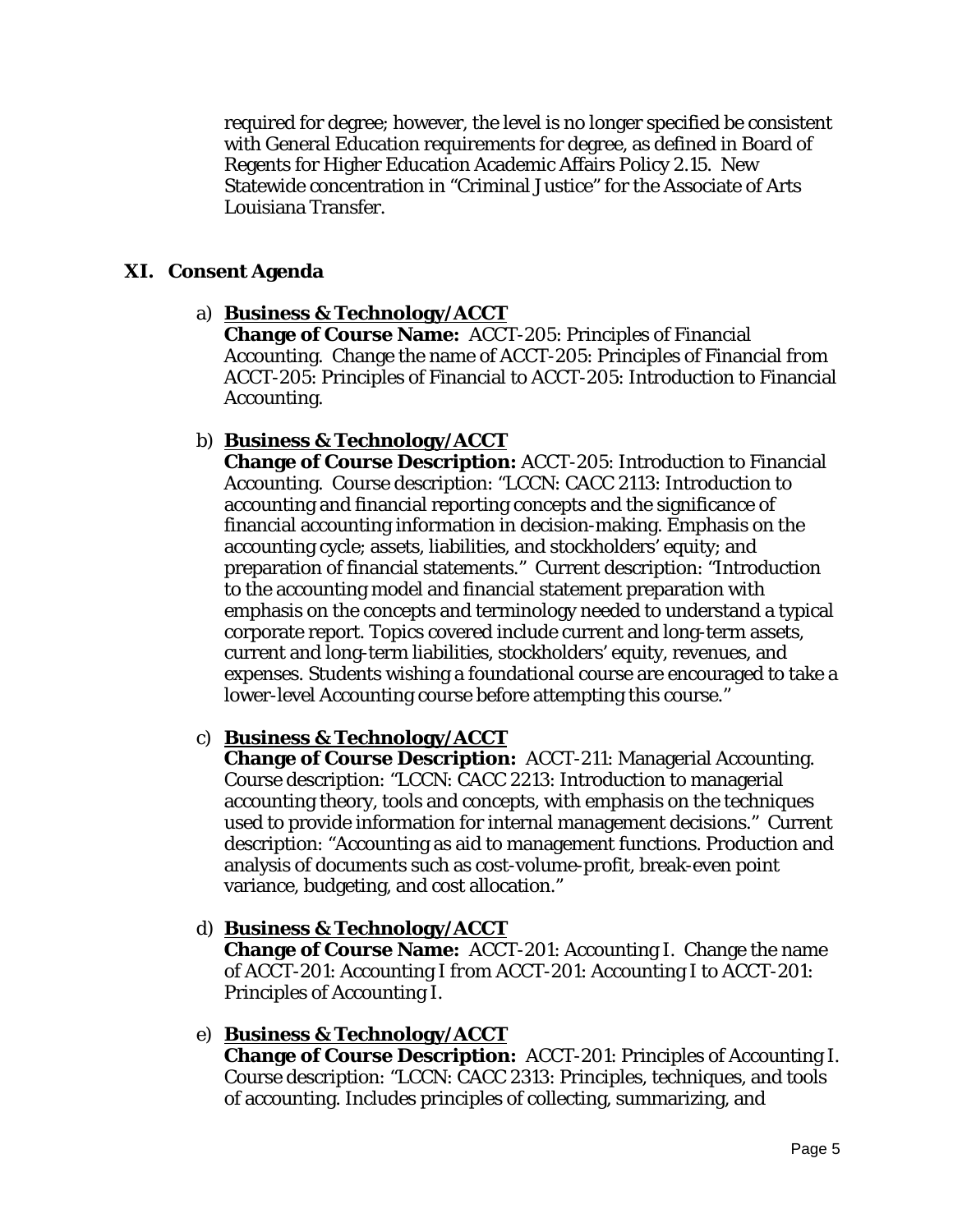reporting financial information for sole proprietorships." Current description: "Principles, techniques, and tools of accounting. Includes the principles of collecting, summarizing, and reporting financial information for sole proprietorships."

## f) **Business & Technology/ACCT**

**Change of Course Name:** ACCT-202: Accounting II. Change the name of ACCT-202: Accounting II *from* ACCT-202: Accounting II *to* ACCT-202: Principles of Accounting II.

## g) **Business & Technology/ACCT**

**Change of Course Description:** ACCT-202: Principles of Accounting II. Add LCCN notation to the Course description: "LCCN: CACC 2323."

## h) **Business & Technology/ACCT**

**Change of Course Description:** ACCT-221: Computerized Accounting Using Peachtree. Add LCCN notation to the Course description: "LCCN: CACC 2413."

## i) **Business & Technology/ACCT**

**Change of Course Description:** ACCT-222: Computerized Accounting Using Quickbooks. Add LCCN notation to the Course description: "LCCN: CACC 2413."

# j) **Business & Technology/ACCT**

**Change of Course Name:** ACCT-218: Payroll Accounting. Change the name of ACCT-218: Payroll Accounting *from* ACCT-218: Payroll Accounting *to* ACCT-218: Payroll.

# k) **Business & Technology/ACCT**

**Change of Course Description:** ACCT-218: Payroll. Course description: "LCCN: CACC 2513: Accounting principles and procedures relating to payroll accounting." Current description: "Emphasizes the methods of computing earnings and deductions, preparation of payroll records, and journalizing payroll transactions as well as focusing on federal and state payroll laws and their effect on payroll records and required government reports."

# l) **Business & Technology/ACCT**

**Change of Course Description:** ACCT-214: Tax Accounting – Individuals. Course description: "LCCN: CACC 2613: Personal income tax preparation: current internal revenue act and its application to the federal income tax for individuals." Current description: "Current Internal Revenue Act and its application to the federal income tax for individuals."

# m) **Business & Technology/ACCT**

**Change of Course Description:** ACCT-216: Intermediate Accounting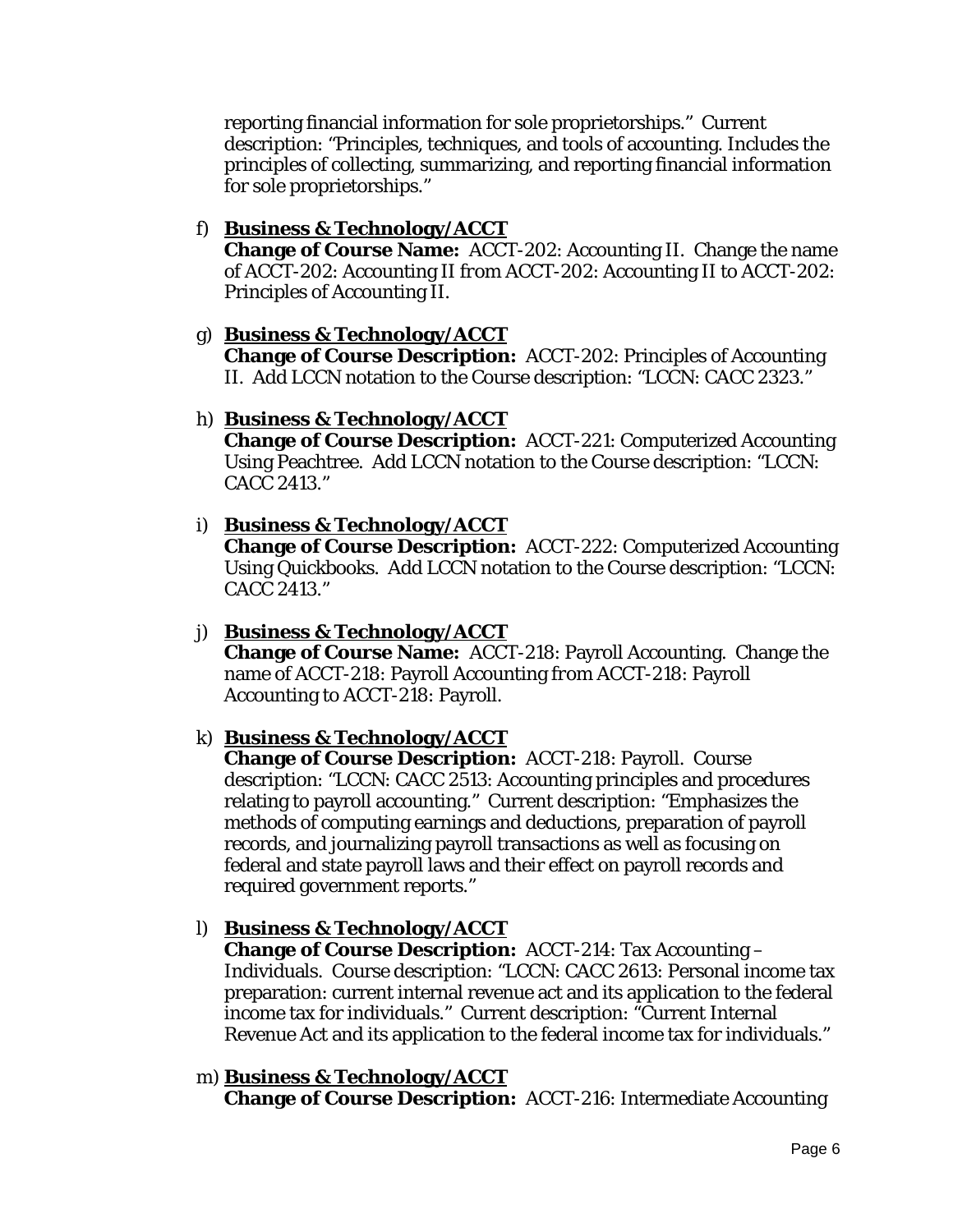I. Course description: "LCCN: CACC 2713: Continuation of accounting theory and concepts, concentrating on the 'asset' side of the balance sheet: time value of money; property plant and equipment." Current description: "Theory and practice of accounting. Concentrates on asset side of balance sheet."

## n) **Arts & Humanities/ANTH**

**Change of Course Description:** ANTH-160: Cultural Anthropology. Course description: "LCCN: CATR 2013: Perspectives on cultural diversity and comparative cross-cultural analysis of social, political and economic organization, language, and religion." Current description: Nature and diversity of human cultures."

## o) **Arts & Humanities/CRJU**

**Change of Course Description:** CRJU-105: Introduction to Criminal Justice. Course description: "LCCN: CCRJ 1013: Examination of the history, organization, and function of the local, state, and federal agencies that make up the criminal justice system. The survey course is organized around the three major components of the criminal justice system: police, courts, and corrections." Current description: "Overview of American criminal justice system and functional relationship among its component parts-law enforcement, courts, and corrections."

## p) **Arts & Humanities/CRJU**

**Change of Course Name:** CRJU-103: Introduction to Correctional Systems. Change the name of CRJU-103: Introduction to Correctional Systems *from* CRJU-103: Introduction to Correctional Systems *to* CRJU-103: Introduction to Corrections.

## q) **Arts & Humanities/CRJU**

**Change of Course Description:** CRJU-103: Introduction to Corrections. Course description: "LCCN: CCRJ 2013: Study of the American correctional process with emphasis on the development of current correctional programs and practice, modern rehabilitative processes, and community-based correctional efforts. Focus is also given to the roles of correctional system and its interrelation with the other components of the criminal justice system." Current description: Survey of criminal corrections. Explores historical development of penal and correctional philosophy, and practical application of theoretical concepts."

## r) **Arts & Humanities/CRJU**

**Change of Course Description:** CRJU-209: Criminology. Course description: "LCCN: CCRJ 2113: Study of the theoretical perspectives used to explain the causation, prevalence, and societal impacts of crime." Current description: "Origin, extent, types and causes of criminal behavior. Topics include criminal theories as well as societal reaction to deviant behavior and criminal acts."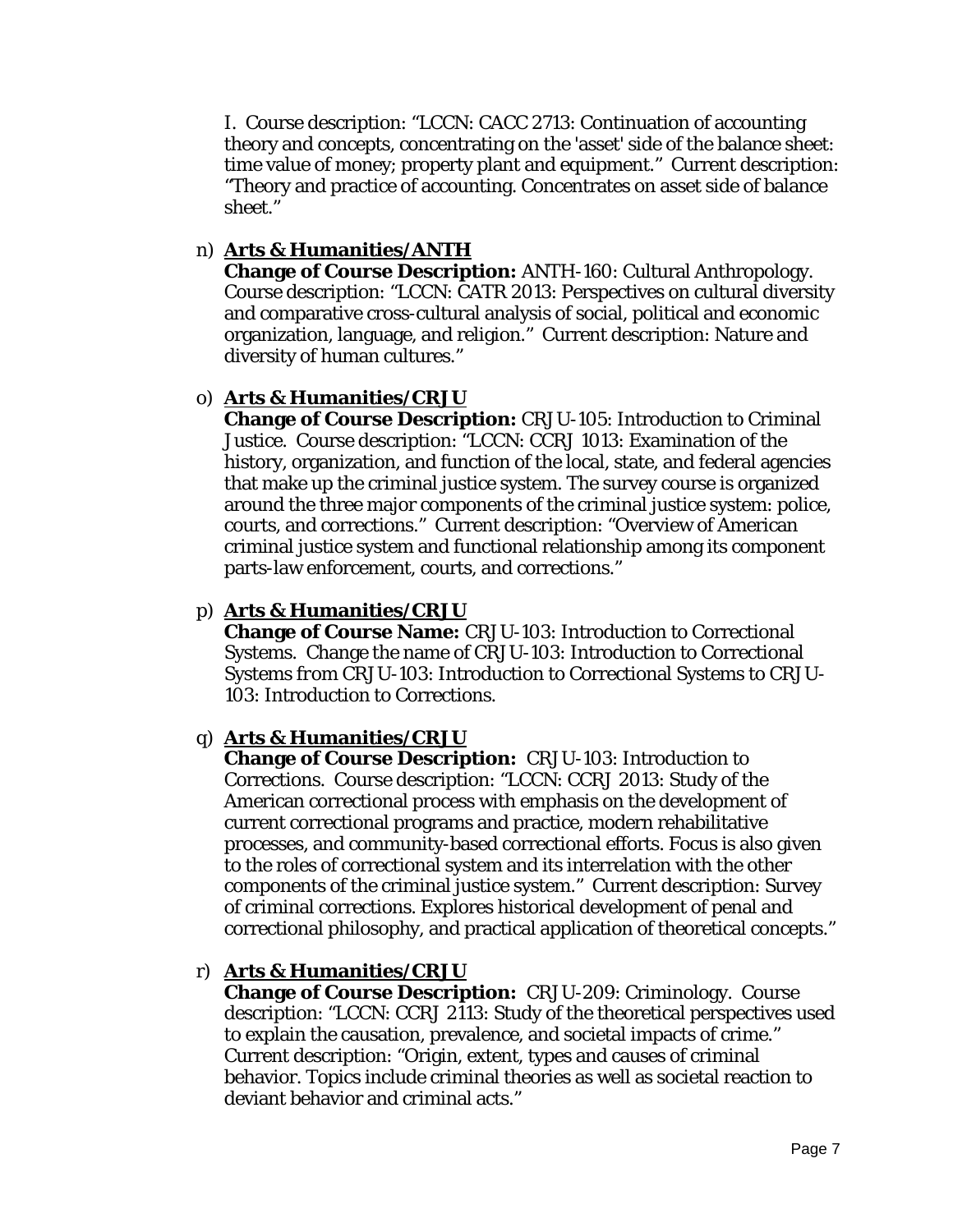## s) **Arts & Humanities/CRJU**

**Change of Course Description:** CRJU-160: Criminal Law. Course description: "LCCN: CCRJ 2213: Survey of law, crime, general principles of criminal responsibility, elements of major crimes, punishments, conditions or circumstances that may excuse criminal responsibility or mitigate punishment, the court systems of Louisiana and the US, basic concepts of criminal law.." Current description: "Theory and application of criminal law within the criminal justice system. Discusses societal, cultural, and political contexts of criminal law."

## t) **Arts & Humanities/CRJU**

**Change of Course Name:** CRJU-101: Introduction to Police Process and Practices. Change the name of CRJU-101: Introduction to Police Process and Practices *from* CRJU-101: Introduction to Police Process and Practices *to* CRJU-101: Introduction to Policing.

## u) **Arts & Humanities/CRJU**

**Change of Course Description:** CRJU-101: Introduction to Policing. Course description: "LCCN: CCRJ 2313: Study of the role, scope, organization, and management of police agencies at local, state, and federal levels." Current description: "Philosophical and historical background of law enforcement in the United States. Examines federal, state, local, and private law enforcement agencies."

## v) **Business & Technology/ECON**

**Change of Course Description:** ECON-201: Macroeconomics. Course description: "LCCN: CECN 2213: Introduction to economy-wide phenomena, including national income, inflation, unemployment, economic growth, the monetary system, fiscal policy, international trade and finance." Current description: "Unemployment, inflation, level and distribution of national income, growth and international trade. Competing macroeconomic models, fiscal and monetary policy."

## w) **Business & Technology/ECON**

**Change of Course Description:** ECON-202: Microeconomics. Course description: "LCCN: CECN 2223: Introduction to how individuals and firms make decisions and how they interact. Topics include the study of consumer theory, theories of price determination, production, market structure, trade, externalities, and public goods. Current description: "Demand, supply, cost and determination of prices through analyses of market models of competition, monopoly, and oligopoly. Concepts applied to real-world problems of pollution, shortages, surpluses and prices of inputs."

#### x) **Business & Technology/ECON Change of Course Name:** ECON-272: Money and Banking. Change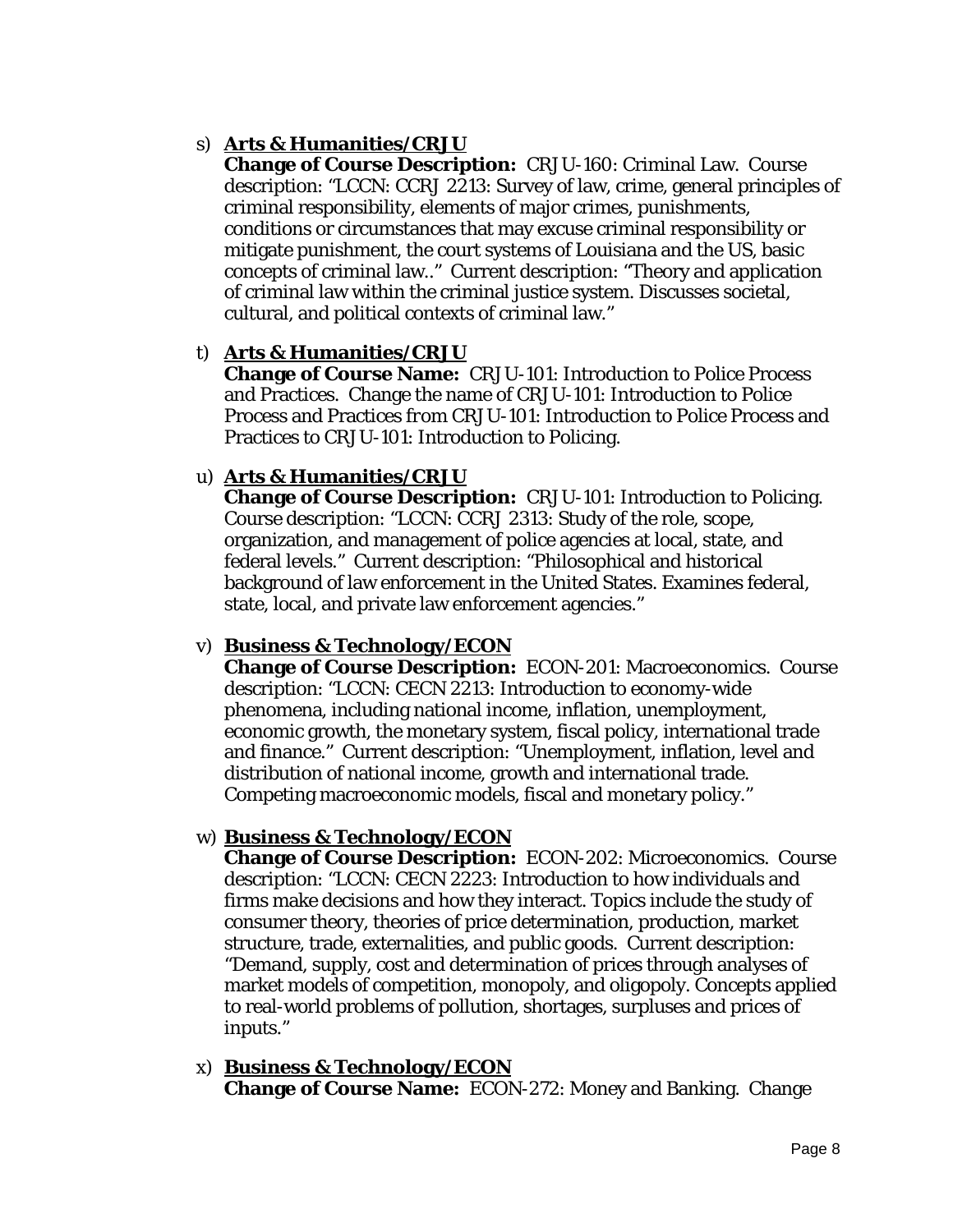the title of ECON-272: Money and Banking *from* ECON-272: Money and Banking *to* ECON-272: Money, Banking, and the Economy.

## y) **Business & Technology/ECON**

**Change of Course Description:** ECON-272: Money, Banking, and the Economy. Course description: "LCCN: CECN 2313: Introduction to the role of commercial banks, other financial institutions, and the central bank in affecting the performance of the economy; relationships of monetary and fiscal policy in an open economy to prices, production, and employment." Current description: "Aspects of money, banking, and basic monetary theory: problems of economic stabilization, types of spending, role of gold, limitations of central bank control, governmental fiscal policy, balance of payments, and foreign exchange."

## z) **Arts & Humanities/ANTH**

**Change of Course Name:** ANTH-181: Geography. Change the name of ANTH-181: Geography *from* ANTH-181: Geography *to* ANTH-181: World Regional Geography.

## aa)**Arts & Humanities/ANTH**

**Change of Course Description:** ANTH-181: World Regional Geography. Course description: "LCCN: CGEG 2113: Study of the patterns of cultural characteristics and human landscapes of the major world regions." Current description: "Describes and analyzes relationships of physical and human forces in various world regions."

# bb)**Arts & Humanities/ANTH**

**Change of Course Description:** ANTH-205: Physical Geography. Course description: "LCCN: CGEG 2213: Physical processes and world patterns of weather, climate, soil, vegetation, landforms, and ocean phenomena." Current description: "Introduces basic differences in geographical setting by examining landforms, surficial processes, and climate."

## cc) **Business & Technology/MANG**

**Change of Course Description:** MANG-201: Principles of Management. Course description: "LCCN: CMGM 2103: Survey of administrative and behavioral processes fundamental to successfully operating various types of enterprises. Focuses on the management functions of planning, organizing, leading and controlling organizations and how management functions are impacted by domestic and global environmental factors." Current description: "Fundamentals of management theory, including behavioral and scientific approaches."

#### dd) **Business & Technology/MANG Change of Course Description:** MANG-131: Human Resource Management. Course description: "LCCN: CMGM 2213: Introduction to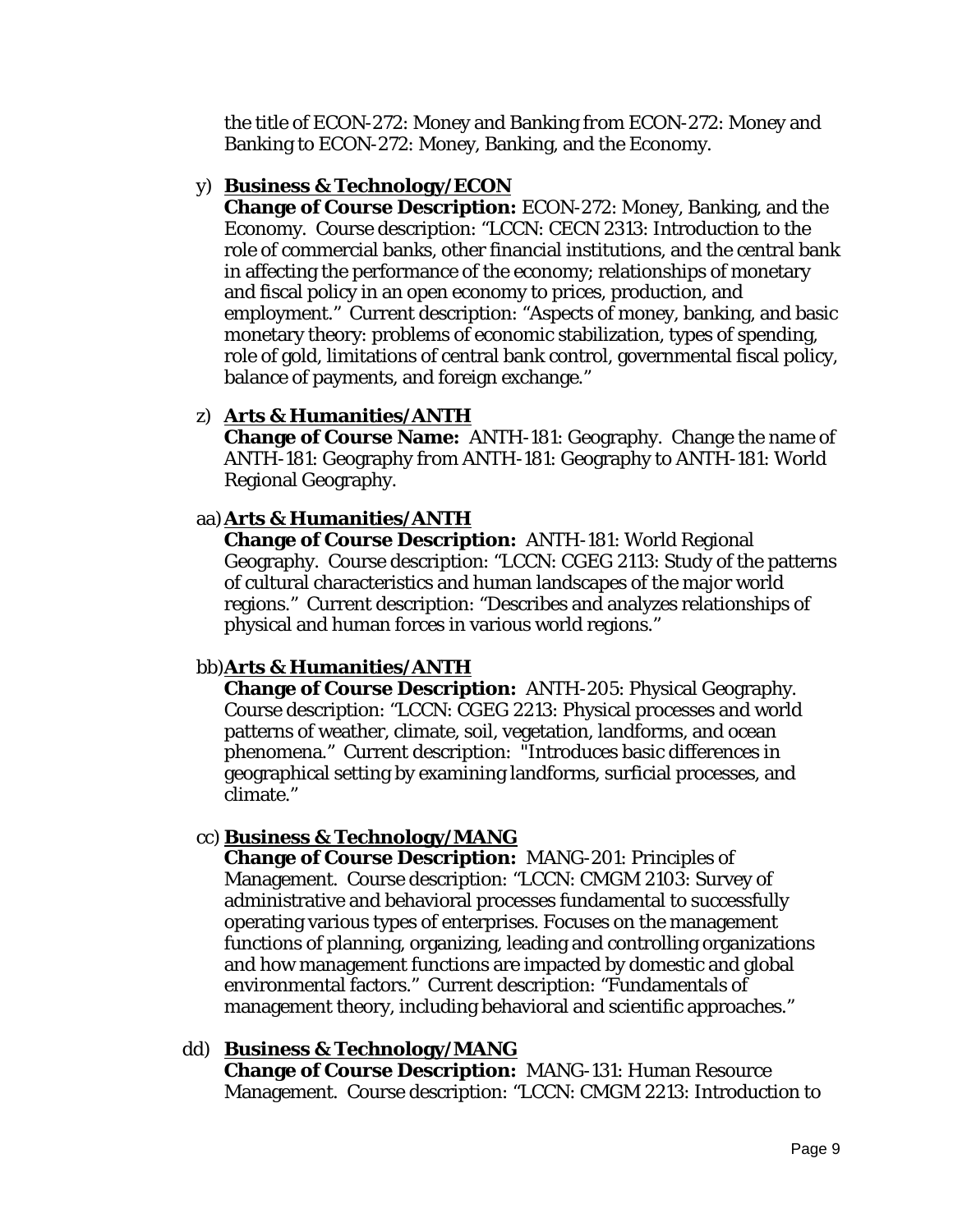the examination of the utilization of human resources in organizations. Topics include recruitment, selection, training, compensation and development, legal issues, evaluation and termination of people in organizations." Current description: "Study of the issues, trends, and problems involved in Human Resource Management. Topics such as recruiting, motivation, communication, leadership, and human resources development will be emphasized."

## ee) **Business & Technology/MANG**

**Change of Course Description:** MANG-222: Small Business Management. Course description: "LCCN: CMGM 2313: Introduction to the procedure for operating a business, including principles, procedures, and methods for managing a small business. Special attention given to assessing business opportunities, planning for a small business, and managing other factors important for the success of a small company." Current description: "Capstone course to the Entrepreneurship and Small Business Management program brings together skills and competencies developed in other programmatic courses while the student prepares a professional-level business plan to launch or to better manage a business endeavor."

## ff) **Arts & Humanities/POLI**

**Change of Course Name:** POLI-180: American Government. Change the name of POLI-180: American Government *from* POLI-180: American Government *to* POLI-180: Introduction to American Government.

## gg) **Arts & Humanities/POLI**

**Change of Course Description:** POLI-180: Introduction to American Government. Course description: "LCCN: CPOL 2013: The principles, institutions, processes, and functions of the government of the United States, and American political behavior." Current description: "Surveys the structure of American Government."

## hh) **Arts & Humanities/PSYC**

**Change of Course Name:** PSYC-127: General Psychology. Change the name of PSYC-127: General Psychology *from* PSYC-127: General Psychology *to* PSYC-127: Introduction to Psychology.

## ii) **Arts & Humanities/PSYC**

**Change of Course Description:** PSYC-127: Introduction to Psychology. Course description: "LCCN: CPSY 2013: Overview of the scientific study of behavior and mental processes." Current description: "History and methodology of psychology, biological basis of behavior, perception, memory, learning, motivation, human development, personality, abnormal behavior, and social psychology."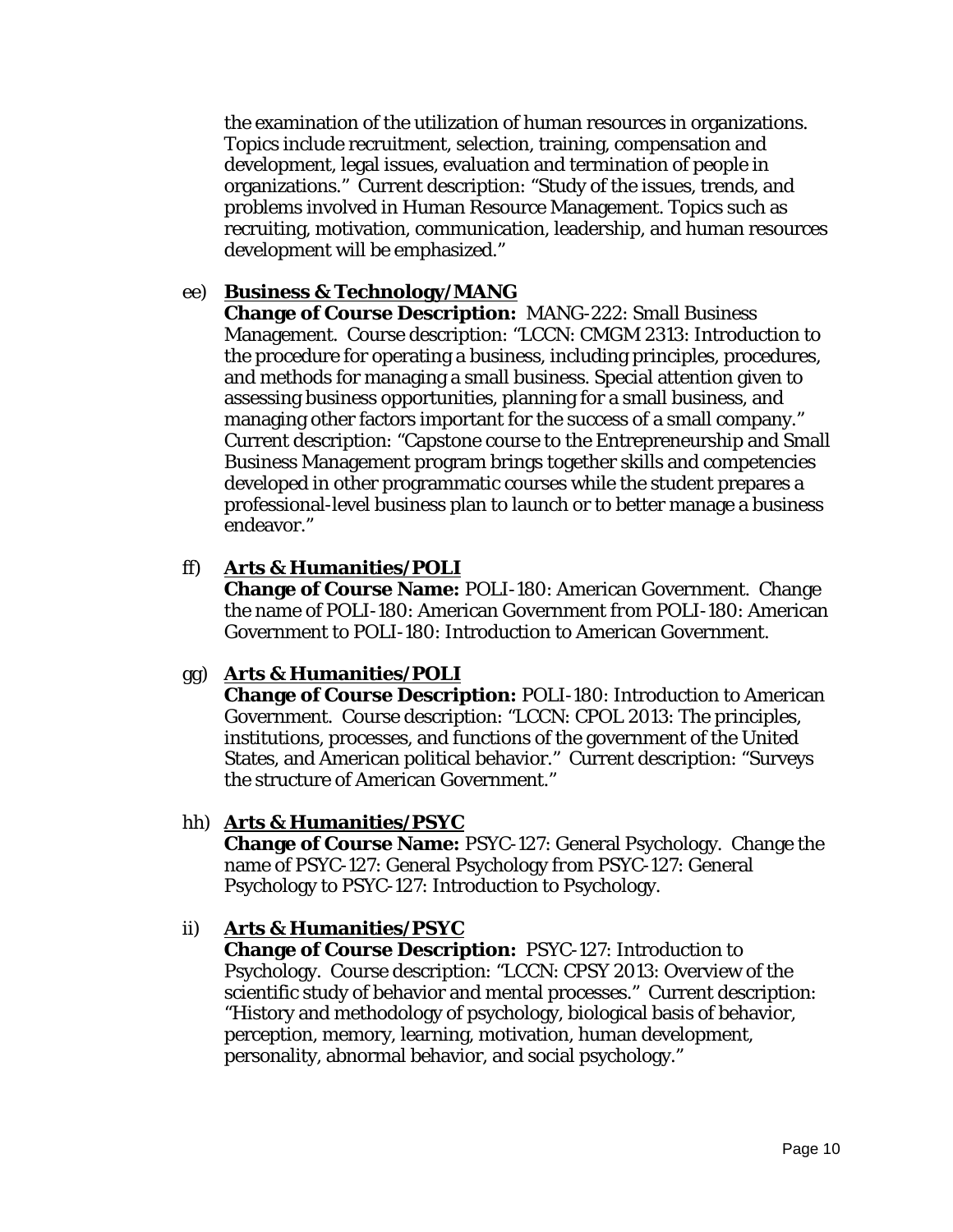## jj) **Arts & Humanities/PSYC**

**Change of Course Name:** PSYC-226: Human Growth and Development. Change the name of PSYC-226: Human Growth and Development *from* PSYC-226: Human Growth and Development *to* PSYC-226: Developmental Psychology.

## kk) **Arts & Humanities/PSYC**

**Change of Course Description:** PSYC-226: Developmental Psychology. Course description: "LCCN: CPSY 2113: Survey of developmental processes from conception to death." Current description: "Surveys normal lifespan changes, including physiological, cognitive, emotional, and behavioral changes."

## ll) **Arts & Humanities/PSYC**

**Change of Course Description:** PSYC-225: Child Psychology. Course description: "LCCN: CPSY 2313: Survey of developmental processes of the child." Current description: "Physical, intellectual, social, and emotional factors in child growth and development."

## mm) **Arts & Humanities/PSYC**

**Change of Course Description:** PSYC-245: Social Psychology. Course description: "LCCN: CPSY 2413: Survey of the scientific study of individuals as they influence and are influenced by others." Current description: "Social influences on individual behavior and the dynamics of group interaction. Includes research methods, attribution, attitudes and behavior, interpersonal attraction, altruism, aggression, conflict, prejudice, social influence, and group dynamics."

## nn) **Arts & Humanities/SOCI**

**Change of Course Name:** SOCI-151: Introductory Sociology. Change the name of SOCI-151: Introductory Sociology *from* SOCI-151: Introductory Sociology *to* SOCI-151: Introduction to Sociology.

## oo) **Arts & Humanities/SOCI**

**Change of Course Description:** SOCI-151: Introduction to Sociology. Course description: "LCCN: CSOC 2013: Introduction to major subject areas, theoretical perspectives, basic research methods, culture, socialization, social organization, institutions, inequality, and social change." Current description: "Examines the scope and nature of sociological thought. Topics include culture, socialization, deviance, social institutions, social change and social organization."

## pp) **Arts & Humanities/SOCI**

**Change of Course Name:** SOCI-155: Modern Social Problems. Change the name of SOCI-155: Modern Social Problems *from* SOCI-155: Modern Social Problems *to* SOCI-155: Social Problems.